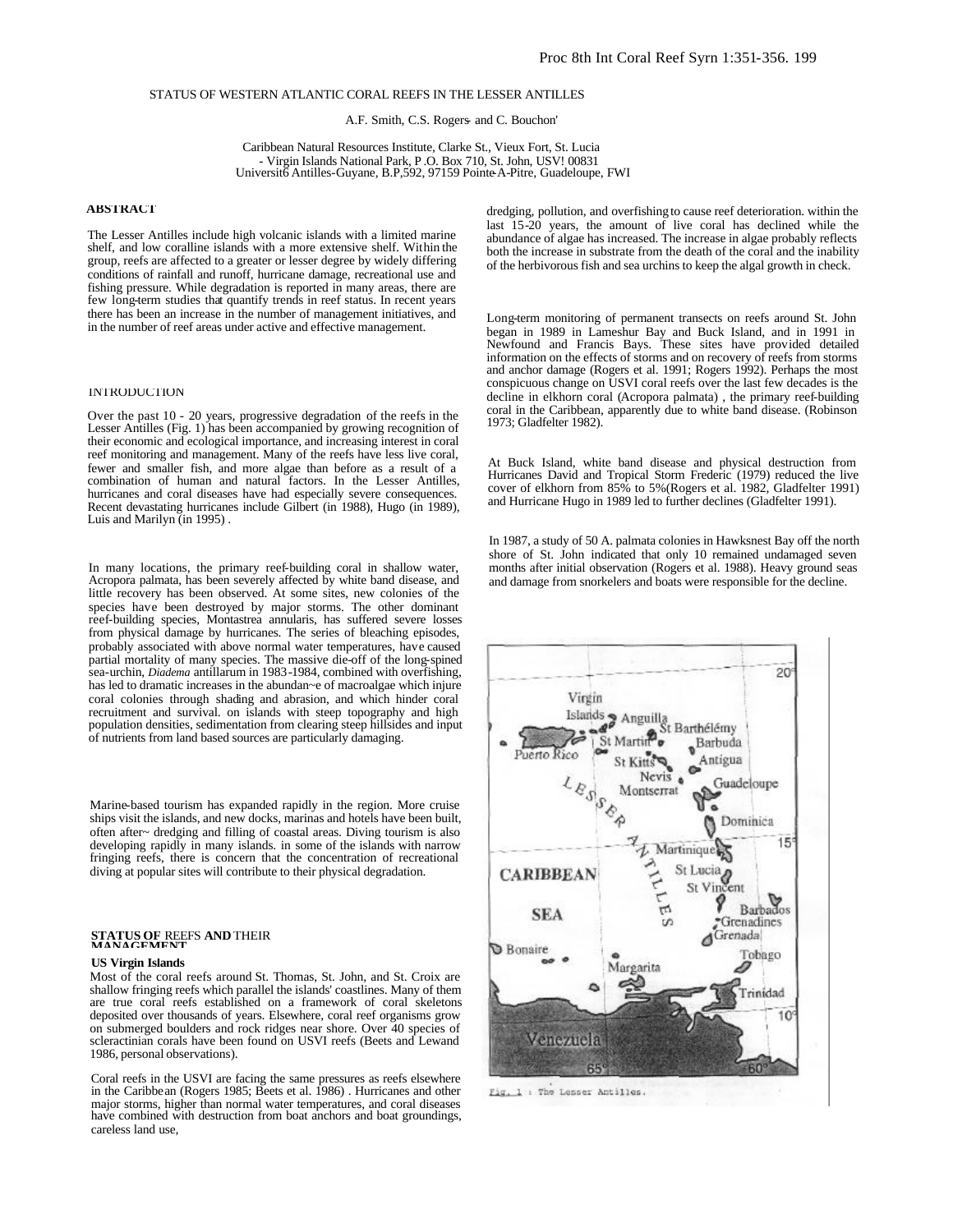#### **Smith et al.**

The USV1 have been hit by four hurricanes and numerous rropical storms in the last 15 years. Some of the most severe damage was associated with Hurricane Hugo in 1989 (Edmunds 1991a; Hubbard et al. 1991; Rogers et al. 1991; Bythell er al. r992). -

At long-term monitoring sites around St. John and Buck Island, coral cover, initially less than 30%, dropped by 40 to 73% following Hugo (Edmunds 1991a; Rogers et al. 1991; Rogers 1992; Bythell and Bythell 1992). The dominant coral species, *Montastrea annularis,* declined about 35% in Lameshur Bay. Studies have shown that no substantial recovery in total coral cover has occurred, although coral recruitment is occurring. Decreases in the amount of living M. annularis are of particular concern because this is now the major reefbuilding species in the Caribbean.

In 1995, Hurricanes Luis and Marilyn caused severe damage to reefs off the north side of Buck Island and the south side of St. John. In some north shore bays on St. John, more physical destruction was associated with boars, which broke loose and dragged across coral colonies, than from the storm itself.

Although the physical destruction from hurricanes and white band disease has produced the most drastic changes in USVI reefs, other stresses are also taking their toll. Probably the greatest potential threat to the reefs around the USVI is sedimentation associated with runoff from coastal development sites. A theoretical study of sediment runoff indicated that reef distribution around St. John is a function of watershed size, bay exposure and bathymetry, distance from sources of land-derived sediments, and storms (Hubbard 1987). Current development of private land inside and adjacent to park boundaries and construction of new roads has increased the flow of sediment into nearshore waters (Anderson 1994).

Black band disease has been reported for several species of hard corals, including Montastrea *annularis and* Diploria strigosa, around St. John (Edmunds 1991b) and at Buck Island Reef National Monument (Bythell et al. 1992) . While the effects of black band disease are small compared with other stresses, it should not be ignored because it infects primary reef building species. Like coral bleaching which was observed in the USVI in 1987 and 1990, this disease appears to be correlated with higher sea water temperatures.

Increasing pressure from trap fishing has resulted in a decline in reef fish populations and a change in relative abundance of fish species on St. John reefs. In the 1960s, groupers and snappers made up 33% of the catch (Dammann 1969) . By the 1980s parrotfi hes were the principal catch (deGraf **and Moore 1987), and** a s equent decline in average size of trapped parrotfishes indicates that these are now being overfished (Appeldoorn et al. 1992).

With respect to natural resource protection, national parks are a ~mixed blessing.. virgin Islands National Park attracts close to 1 million visitors a year, most of them arriving on cruise ships or smaller boats. A single anchor drop from a cruise ship in 1988 led to the destruction of almost 300 square meters of reef. Monitoring at this site reveals no significant recovery of hard coral 8 years later (Rogers, unpublished data) . A survey of 186 boats in 1987 revealed that 32% were anchored in seagrasses and 14% in coral communities. About 40% of anchors in coral and 58% in seagrass beds were causing damage (Rogers et al. 1988). The installation of mooring buoys and limits on the size of vessels allowed in park waters have resulted in less pressure on these reefs, but in some areas there is little coral left to protect.

### **British virgin Islands**

The British Virgin Islands include Tortola, Virgin Gorda, Anegada, Jost van Dyke and approximately 40 smaller islands and cays. Tourism has expanded considerably in the BV1 in recent years, primarily based on marine attractions. Yacht charter and recreational boating services, cruise ships and diving tourism are particularly important to the BVI economy. The development of the necessary infrastructure has resulted in coastal degradation, through increased siltation from

land reclamation, dredging and construction, and pollution from sewage outfalls. Anchor damage has been implicated in reef degradation, and the large numbers of novice divers are believed to be responsible for damage to corals at dive sites.

many reefs were badly damaged by Hurricane Hugo in 1989, particularly Acropora palmata zones in shallow water. In 1995, Hurricanes LUis and Marilyn were also destructive, but there are no data on the level of impact.

Three marine protected areas have been legislated to date. The Baths National Park and the Wreck of the Rhone marine Park both include some coral reef areas, and are managed by the National Parks Trust. To reduce the impact of boat anchors the National Parks Trust and the Dive Operators Association collaborated in establishing permanent moorings at heavily used sites, starting in the Wreck of the Rhone Marine Park. The BVI mooring system has become a highly successful means of generating revenue for management (Geoghegan 1994). Horseshoe Reef protected area near Anegada is managed by the Government's Conservation and Fisheries Department, which attempts to limit diving and fishing.

### **Anguilla**

Five marine parks were established in 1993, four of which are designed to protect reef areas. These four are Sandy Island, Prickly Pear, including the Seal Island reef system, Island Harbour and Dog Island Marine Parks, which are under the management of the Department of Fisheries. The first three islands have been developed for **tourism, but infrastructure** development itself has had little impact due to the low level of run -off and the distance of most reefs from shore. However, impacts from the. large number of visitors include anchor damage and breakage of shallow corals by snorkelers. The reefs at Dog Island are reported to be pristine, and visiting is discouraged by the Department of Fisheries to maintain the system intact for comparative purposes, although a monitoring programme has not yet been started.

Anguilla has not been directly hit by a hurricane since 1960, but very high waves generated by Hurricane Luis in 1994 caused extensive damage to reefs, particularly to Acropora palmata stands in shallow water.

### **The Netherlands Antilles**

The windward group of the Netherlands Antilles consists of the islands of St. EUStatius, Saba and St. Maarten. St. Eustatius is surrounded by a flat sandy plateau, and has the least coral development of the three. The coast consists mainly of steep cliffs and there is little shoreline development, apart from an oil trans-shipment facility. Hurricanes Luis and Marilyn in 1995 caused severe damage to soft corals and sponges, but local divers reported that recovery was rapid and that the rough seas removed large amounts of sediment that had accumulated from the eroding cliffs. Reefs along two sections of the coast are now protected within the Statia Marine Park, established by the Island Legislation in 1996, and managed by the St. Eustatius National Parks Foundation.

Saba has a steep topography which limits coastal development, and adverse human impacts are apparently minimal. The island is becoming increasingly popular as a diving destination. NO adverse effects from have yet been documented, but it is recognized that there is **potential for degradation from** increased visitation. The impact of Hurricanes Luis and Marilyn in 1995 were not assessed quantitatively, but there was apparently little damage to the island's marine environment. All reefs around the island, to a depth of 60m, are protected within the Saba marine Park, which was legally established in 1987 and is run by an NGO, the Saba Conservation Foundation. The park is actively managed by a permanent staff and has been completely self-financed since 1993. Trends in biomass of coral reef fish species have been monitored since 1991. At that time, four years after the establishment of the park, biomass of commercially important species was two times greater in the no fishing zone than in the fished area (Polunin and Rober~s 1993) . Biomass increased in both areas by a further 60% between 1991 and 1993 (Roberts and Hawkins 1995).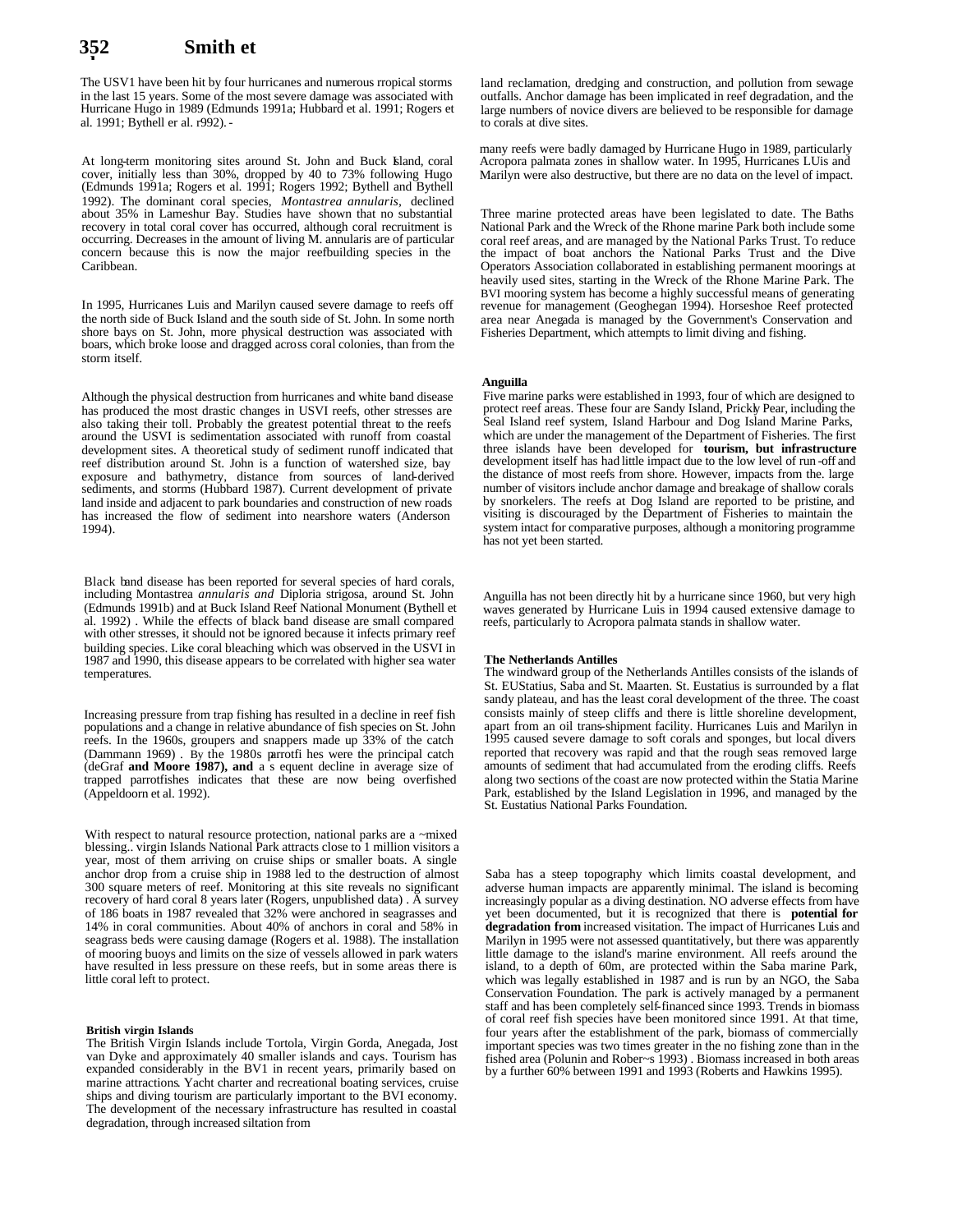St. Maarten is the Dutch sout::~iern portion of an island shared with St. Martin, one of the French Antilles. Rapid population growth and a dramatic expansion of tourism have resulted in major infrastructure development, without any physical planning srrategy. A recent study indicated that marine habitats including reefs on the west and south coasts are seriously threatened by pollution, devegetation, siltation and eutrophication from sewage input and the very high level of recreational boating (Nijkamp et al. 1995). South coast reefs also suffer from anchor damage.

The **heavy seas generated by Hurricane** Luis damaged reefs, seagrass beds and beaches. Reefs suffered from smothering by resuspended sand and Acropora palmata stands in shallowwater were damaged, but the effects have not been reported in detail. Local divers report that conditions at their dive sites have largely recovered.

No protected areas have yet been legislated in St. Maarten, but the Island Government is in the process of determining conservation priorities and will soon develop an action plan for establishment of a marine park.

# **The French West Indies**

The French West Indies comprise the islands of Martinique, the Guadeloupe Archipelago, St. Barth616my and the French part of St. Martin.

On the leeward side of Martinique, reef formations are absent from the north-west and west coast, due to the narrow insular shelf and sedimentation from the erosion of Montagne Pe16e, but there are flourishing veneers. The northern part of Atlantic coast is largely devoid of coral reefs due to the steepness of the bottom and sedimentation. Further south, fringing reefs have developed along the coast protected by a barrier reef,

Guadeloupe is composed of two islands, Basse-Terre which is high and volcanic and Grande-Terre which is flat and calcareous. other islands in the archipelago include La D6sirade, Marie-Galante and Les Saintes Archipelago plus some small islets. The Caribbean coast of Guadeloupe is devoid of coral reefs due to the narrowness of the insular shelf and to sedimentation, but the most diversified coral communities of Guadeloupe are found on the hard substrata of this coast. On the Atlantic coast of the island there is a system of fringing reefs. The surrounding islands are devoid of coral reefs (Les Saintes) or possess narrow fringing reefs (Marie-Galante, La D6sirade).

A shallow insular shelf that supports the islands of St. Barth616my and St. martin is mainly covered with sediments which are periodically resuspended by hurricanes, which has probably limited the development of coral reefs around these islands.

The coral reefs of Martinique were affected by swells from Hurricanes David (in 1979) and Allen (in 1980). Surge action severely damaged Acropora palmata and A. cervicornis communities on shallow outer reef slopes (Bouchon and Laborel 1986) . Guadeloupe Island suffered from Hurricane Hugo in 1989 and Hurricanes Luis and Marilyn in 1995. Hurricane Hugo mainly affected the branching coral species of the shallow fore reef zone. A delayed mortality affecting colonies of all species was also observed in the following month (Bouchon et al. 1991) and populations of A. palmata and A. cervicornis did not recover. Hurricanes Luis and Marilyn affected the coral reefs of Guadeloupe more severely than HUgo, destroying corals, sponges and gorgonians to 25 m depth on the outer reef slopes and causing heavy siltation on the reefs.

Hurricane Luis also struck St. martin and St. Barth616my. It caused some damage to coral reef communities but more importantly generated a large amount of suspended sediment. On the shallow insular shelf, calcareous sand was ground into fine, nearly colloidal mud, which remained in suspension for months, killing many benthic organisms which had survived to the immediate impact of the hurricane.

Massive bleaching of coral communities has never been observed in the French West Indies, but has been a chronic

phenomenon affecting some coral colonies every year, in September, when the water temperature reaches 29'C.

in 1984 the reef communities of the Caribbean coast of Martinique were invaded by the brown algae Sargassum spp. (Bouchon et al. 1992) which is still present in 1996 (Littler et al. 1992; pers. obs.). The most probable cause is eutrophication originating from the city of Fort -de~ Prance (Bouchon et al. 1987; Littler et al. 1992) . Today, the coral reefs of both Martinique and Guadeloupe suffer from proliferation of brown algae belonging to the genera Sargassum, Turbinaria and Dictyota. The reefs of St. Martin and St. Barth616my have been colonised by DicCyota.

The Pigeon Islets on the leeward side of Guadeloupe, constitute one of the most famous SCUBA diving spots of the French West Indies, with consequent physical damage from up to 80, 000 divers per year. They are partly protected by a ban on **most fishing activities and the installation of permanent moorings.**

In Martinique, an ongoing project to establish a marine reserve in the Baie-du-Tr6sor has not yet been compl ~~ed. In Guadeloupe, the marine reserve of the Grand Cul-de-sac Marin was created in 1987 and is managed by the Parc National de la Guadeloupe. It constitutes also a MAB,s Biosphere Reserve, including coral reefs, seagrass beds and mangroves. There are also two projects of marine reserves concerning the islets of Pigeon and those of Petite Terre on the Atlantic coast of the Guadeloupe.

in St. Barth616my, a marine reserve will be created at the end of the year 1996. For St. Martin, there is an ongoing project.

### St. **Kitts and Nevis**

since the review by Wells (1988) there have been no recent studies of the reefs of St. Kitts and Nevis. There is no documentation of trends in the condition of reefs, although it has been suggested that many of the reefs show lower species diversity than similar habitats in the region, and that they have been adversely affected by sedimentation URF/ CCA 1991a).

Marine conservation efforts in St, Kitts have focussed on the low and dry South East Peninsula, and more recently on a number of deeper reefs off the west coast which are believed to have a higher diversity and coral cover than other reefs around the island. Both of these areas are becoming increasingly important for recreational diving. Although the Southeast Peninsula marine and Recreation Park has been proposed, it has not yet been legislated, and there is concern that clearing of land may result in an increase in sedimentation on adjacent reefs.

### **Montserrat**

There is little published information on the reefs of Montserrat, but the following details were available from a recent assessment (D. Brosnan pers. com). Corals are found primarily as a series of scattered patch reefs ranging in depth from 2m to 40m. Reefs are most abundant off the west and north coasts, with additional reefs on the northeast and southeast. Runoff and steep topography probably limit the distribution of reefs around the island, particularly near ravine outflows that carry sediments.

Impacts from human activities, including pollution and diving tourism are low, and reefs are relatively pristine, with high diversity. However pot fishing and the newly introduced practice of spearfishing are potentially destructive, given the limited extent of reefs. No marine protected areas have been designated to date.

Hurricane Hugo in **1989 caused extensive damage, particularly** to larger branching corals (IRF 1993) , but there was no documentation of the impacts. Hurricane Luis in 1995 was also destructive. As a result of ongoing volcanic activity, ash and runoff of volcanic sediment, together with sediment resulting from the last hurricane, are currently impacting patch reefs on the south and southwest coasts.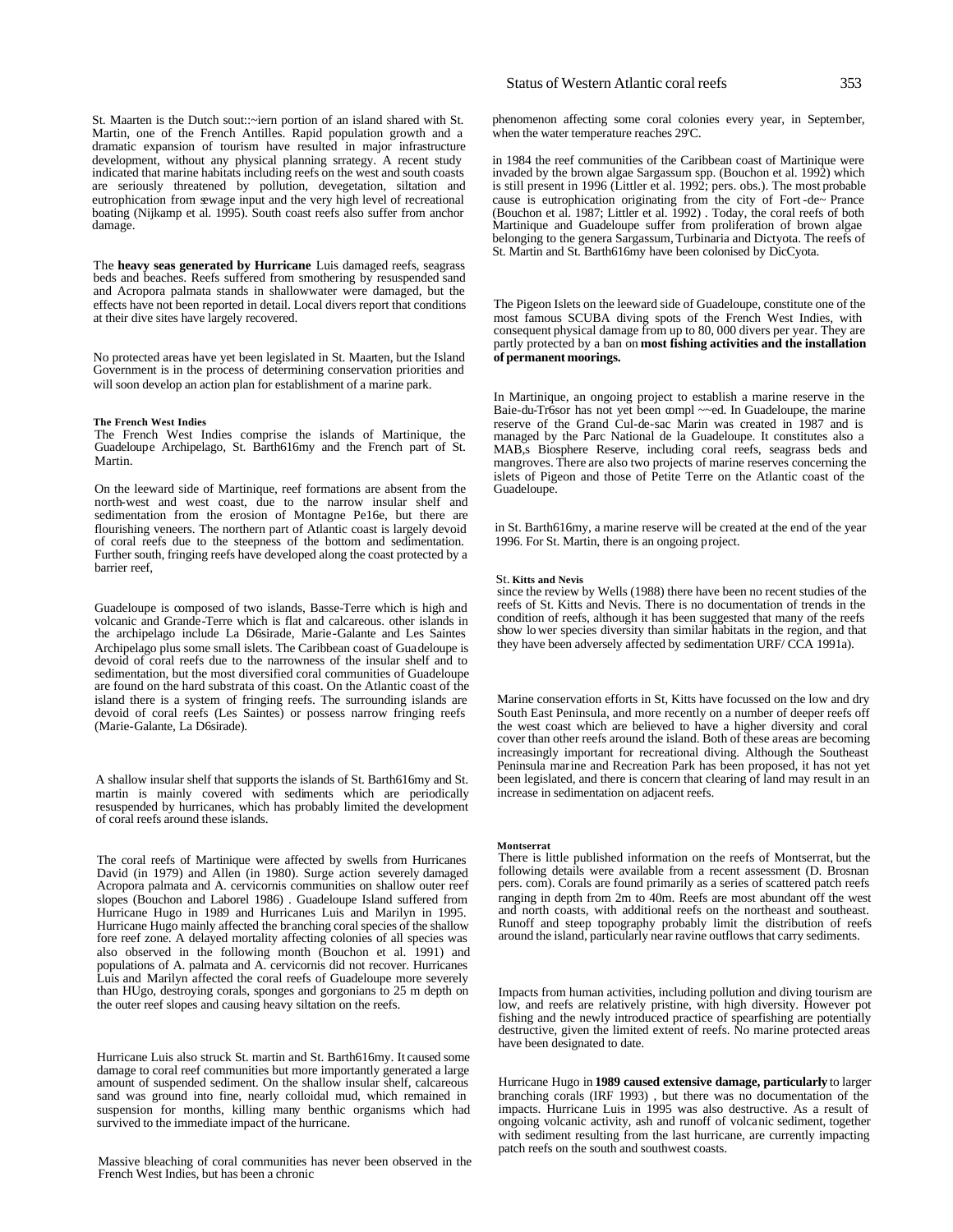# 354 Smith et al.

### **Antigua and Barbuda**

Antigua and Barbuda are coral limestone islands. Antigua has a deeply indented coastline surrounded by reefs except on parts of the; west and south coasts. On Barbuda, reefs are found along most of the coast, and an extensive algal ridge runs along the east coast. A number of surveys have been conducted (IRF/CCA 1991b) indicating that reefs are under stress from sedimentation, presumably as a result of the relatively high level of shoreline development and destruction of wetlands that has accompanied the growth of tourism.

Hurricane Hugo in 1989 caused extensive damage to reefs on the south and southeast coasts of Antigua (IRF/CCA 1991b). In 1995 Hurricanes Luis and Marilyn caused considerable damage particularly to branching corals on shallow reefs, but no quantitative data are available yet.

The Palasrer Reef marine Park on Barbuda, and the Diamond Reef marine Park on Antigua were legally established in 1973, but management has not yet been implemented. Great Bird Island is to be legally designated as a protected area, with the intention of following a participatory planning and impl-ement-ation process.

### **Dominica**

Dominica has a very narrow coastal shelf, and reef development is limited. At a few locations on the south, west and northwest coasts coral veneers on rock are well developed, often on steep slopes and walls, and are highly regarded as spectacular dive sites. The low population level and lack of extensive coastal development has meant that reef communities have not been severely impacted by human activities (IRF/CCA 1991c), but diving tourism is reported to be increasing rapidly.

NO hurricanes have struck the island since Hurricane David in 1979, however, storm surge and rain resulting from Hurricane Luis in 1995 resulted in heavy sedimentation and destruction of Porites sp. stands on reefs along the southwest coast.

The So ufriere SCott'S Head Marine Reserve on the south west coast is about to be legally established and management activities have -begun with the installation of permanent moorings through a collaborative effort by Government and the diving community.

### St. **Lucia**

Fringing reefs and coral veneers are found along all of St. Lucia's coasts. Some small patch reefs are found on the south east coast, but the majority are narrow fringing reefs lying close to shore. NO further detailed studies on their structure and dist ribution have been made since those reviewed by wells (1988). The spectacular reef communities along parts of the west coast are of great importance to fisheries and the area is becoming increasingly popular as a diving destination. The most significant natural disturbances in recent years have been caused by a number of storms and hurricanes in 1994 and 1995. Tropical Storm Debbie in 1994 was one of the wettest to hit St. Lucia this century and caused landslides and erosion that resulted in heavy siltation from runoff. A study of three reefs on the southwest coast shortly after the storm revealed considerable damage, with coral mortality as high as 50% at the most heavily impacted site. Sediment depth and the proportion of bleached corals were highest at sites near river mouths (Nowlis et al. in press) . In 1995, the heavy seas that accompanied Hurricanes LUis and Marilyn caused severe damage to reefs on the west coast, particularly to shallow stands of Porites porites but there are no quantitative data available on destruction or recovery.

AS with most of the Lesser Antilles of volcanic origin, the limited extent of the reefs and the concentration of population in the coastal zone have meant that inshore resources are subjected to intense uses and impacts. On the west coast, particularly in the vicinity of Soufriere, the growth of tourism and the impacts from urban development resulted in conflicts between user groups, for example between fishermen and divers over reef areas, and between fishermen and yachts anchoring in fishing zones (Renard and

Koester 1995). marine reserve areas and fishing priority areas were legally established in 1986 and a management plan was proposed (OAS 1989), but they lacked any input from the user communities and were at least part ly responsible for an escalation in conflicts. In response to the worsening situation, a process of conflict resolution and participatory planning was started in 1992, under the auspices of a local non-governmental organization, the Soufriere Regional Development Foundation. The negotiation process lasted 18 months and involved all institutions and user groups concerned with the reefs and other coastal resources of the Soufriere area. This resulted in agreement, endorsed by Government, on the establishment of the Soufriere marine Management Area (Soufriere Regional Development Foundation 1994) which was officially launched in July 1995. Management of the area is under the supervision of a Technical Advisory Committee which includes representation from the fishermen, hoteliers, dive operators, community institutions and all of the relevant government agencies.

### **Barbados**

Barbados is densely populated and has experienced rapid increase in coastal development and tourism, with a consequent degradation of the marin e environment. On the west coast of the island, eutrophication has resulted in an increase in algal abundance, reduced coral recruitment and survival of juveniles, and increased turbidity and sedimentation rates (Tomascik and Sander 1985, 1987a,b; wittenberg and Hunte 1992). A long-term study of coral cover on a west coast reef indicated an increase in dead coral surfaces from 22% to 43% over a 20-year period up to 1992, due to eutrophication effects listed above and the effects of Hurricane Allen in 1980 (Scoffin, 1994). In a study of trends in West coast reefs from 1982 to 1992, the mean percent loss of species on the study reefs was 24%, and mean decline in abundance was 34% (Bellairs Research Institute 1989, 1994) . The Government's Coastal Zone Management Unit established a monitoring programme for west and south coast reefs in 1987, to be repeated at five year intervals, to ensure an adequate information base for planning mitigation measures.

At present, the Barbados marine Reserve, on the west coast at Folkstone, is the only legislated marine protected area on the island. A marine park is being planned for Carlisle Bay, with the possibility of it's being managed by the Professional Association of Dive Operators, in collaboration with the government.

### St. **Vincent and the Grenadines**

There has been little documentation of the reefs of St. Vincent since the review by Wells (1988). The shelf around St. Vincent is **narrow, with little reef development on** the north and east coasts. **On the west coast coral veneers are well developed** on **rocky substrates around headlands. Some** fringing reefs exist on **the south and south east coasts. Reef** development is much greater on the shelves surrounding the Grenadine Islands to the south, and are important for both fishing and tourism. of particular importance in this regard is the small group of Grenadine islands that make up the Tobago Cays.

Over the past 15 years a number of reports have indicated the condition of the reefs in Tobago Cays has deteriorated due to a variety of factors that **include storm damage, white** band and other diseases, physical damage from fishing gear and boat anchors, and localized pollution from visiting yachts (Heyman et al. 1988; IRF/CCA 1991d). There have been no detailed studies of the relative importance of the various impacts. An action plan for the establishment of the Tobago Cays Marine Park was recently approved by Government. Although a management system is not yet in place, a process of consultation with resource users has begun and permanent moorings have been installed to reduce anchor damage by the increasing number of visiting yachts.

### **Grenada**

There have been few studies of Grenada's reefs since those reviewed by Wells (1988), and no l~g-ter'm quantitative data are available (IRF/CCA 1991e). Attention has focussed on inshore habitats on the south east coast, particularly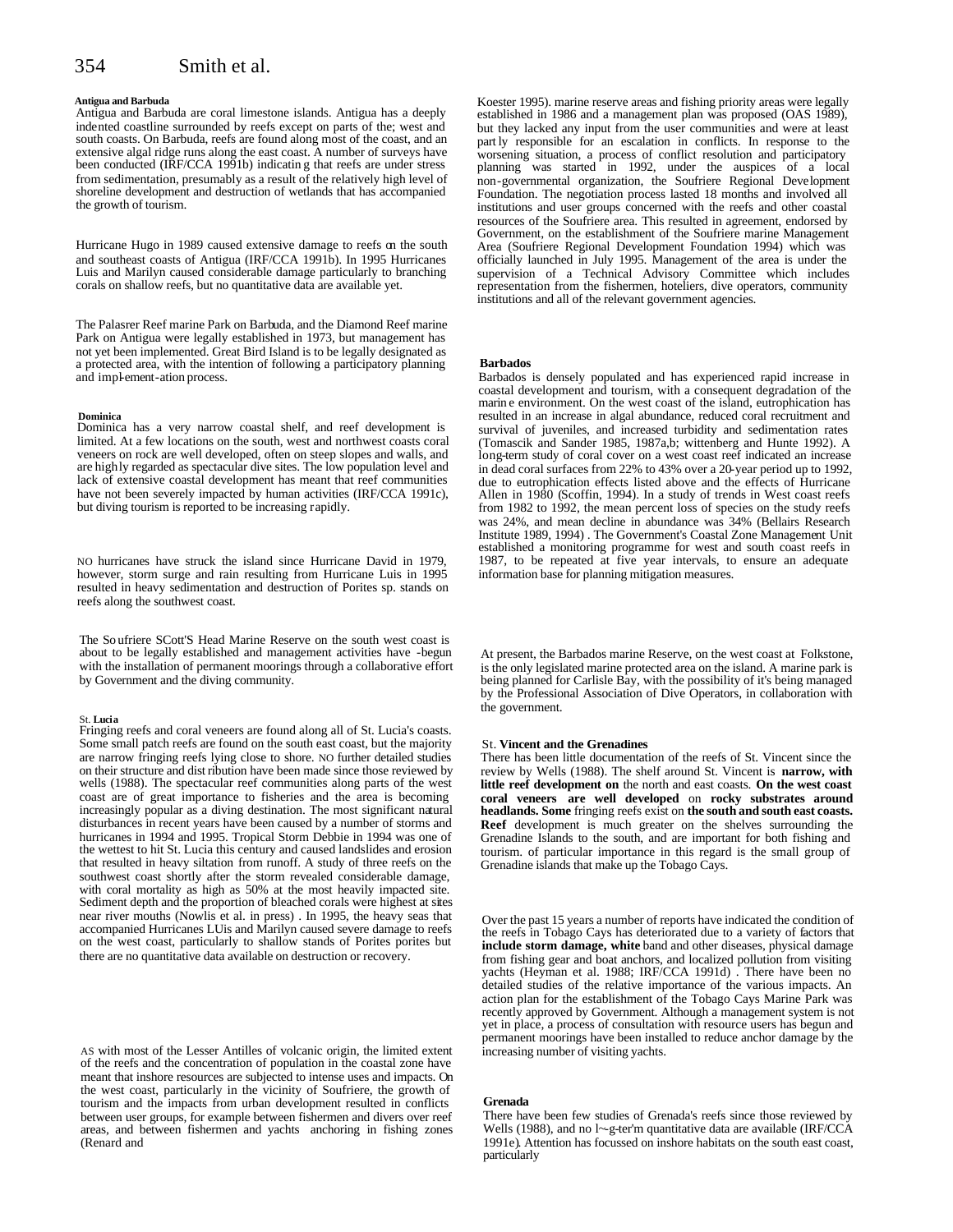A number of reefs on the west coast of Grenada, and in the Grenada Grenadines, are becoming increasingly important for recreational diving, A system of marine parks has been proposed, to be implemented by the Fisheries Department of the Government of Grenada, but. no areas have yet been legislated., There have been no documented effects of natural events, such as hurricanes.

# **CONCLUSION**

It appears that the trend of reef degradation that was described by Rogers (1985) has continued in the Lesser Antilles during the past decade. Human causes include the many impacts that result from coastal development, such as increased siltation, nutrient enrichment, dredging and construction, and clearing of vegetation. The impacts of storms and hurricanes have been severe and frequent in recent years and various diseases have affected corals on many islands.

It is also apparent that countries in the region differ greatly in the resources required for establishing management structures, and for carrying out studies of the trends in the condition of their reefs that are needed for management decisions.

certainly the challenges are formidable but there have been some encouraging advances in reef protection and management. overall. one of the most positive signs is the increasing awareness of the ecological and economic value of coral reefs. Several new parks or management areas have been established and are providing valuable lessons for the region. In Saba and the BVI, revenue generation from user fees is a significant step towards ensuring continuity in management, and avoiding the inconsistencies in funding that have hindered progress elsewhere. A lack of public support for management initiatives has been a significant drawback in the past, and the recent trend towards participatory planning, conflict resolution and collaborative management is significant. In St. Lucia, the collaboration of government, NG0s and community groups has resulted in a constructive and dynamic management arrangement in an area previously plagued with conflicts and inadequate management. An inability to enforce protective legislation has been identified as a major hindrance ro management, and improved public participation and support are seen as an effective means of reducing the need for enforcement, especially where human and financial resources are limited. The collaboration of user groups is also a means of reducing the cost and improving the efficiency of management, as demonstrated by the involvement of the diving community in the establishment of mooring systems in many islands, including Barbados and Dominica, is a good example.

Despite the diversity of conditions in the region, there is much to be learned from those islands that have developed effective coastal zone management programmes, marine management areas and marine parks, and where research and monitoring are providing data on the effects of stresses on reef communities, ro help the region address the many common problems in maintaining its reef resources.

# **ACKNOWLEDGEMENTS**

CANARI gratefully acknowledges the support of the French mission for Cooperation and Cultural Affairs in the Lesser Antilles for preparation of this paper. Thanks are also expressed to the Parc National de la Guadeloupe for its support. Sincere thanks are extended to the many colleagues in the region who provided information. This is CANARI Contribution No. 235.

# **REFERENCES**

- Anderson DM (1994) Analysis and modelling of erosion hazards and sediment delivery on St. John, US Virgin Islands. Colorado State University, Master's Thesis, 153 pp
- Appeldoorn R, Beets J, Bohnsack J, Bolden S, Matos D, Meyers S, Rosario A, Sadovy Y, Tobias W (1992) Shallow water reef fish stock assessment for the U.S. Caribbean. NOAA Technical Memorandum NMFS-SEFSC~304, 70 pp
- Beets J, Friedlander A (1990) Long-term monitoring of fisheries in the Virgin Islands National Park: impact of Hurricane Hugo. Annual Report to the National Park Service, *h pp*
- Beets J, Lewand L (1986) Collection of common organisms within the Virgin Islands national Park/Biosphere Reserve., Virgin Islands National Park/Biosphere Reserve. Virgin Islands Resource management Cooperative. Biosphere reserve research report no.3, 45 pp
- Beets J, Lewand, L, Zullo E (1986) Marine community descriptions and maps of bays within the Virgin Islands National Park/Biosphere Reserve. Virgin Islands Resource Management Cooperative. Biosphere reserve research report no.2, 117 pp
- Bellairs Research Institute (1989) Community descriptors (1987) for nearshore and offshore reefs on the south and west coast of Barbados. Report to Coastal conservation Project, Barbados, pp 99
- Bellairs Research Institute (1994) Temporal changes in coral reef communities on the west and south coasts of Barbados. 1982~1992. Report to Coastal Conservation Project, Barbados, pp 62
- Bouchon C, Laborel J (1986) Les peuplements coralliens des c6tes de la Martinique. Ann Inst 0c6anogr Paris 62 (l):199-237
- Bouchon C, Bouchon-Navaro Y, Imbert D, Louis M (1991) Effets de llouragan Hugo sur les communaut6S c6tAres de Guadeloupe (Antilles francaises) . Ann inst 0c6anogr Paris 67 W:5 -33
- Bouchon C, Bouchon-Navaro Y, Laborel J, Louis M (1987) Influence of the degradation of the coral assemblages on the fish communities of Martinique. Proc 38th Gulf and Caribbean Fisheries Institute, Martinique, November 1985:452-468
- Bouchon C, Bouchon-Navaro Y, Louis M (1992) A first record of a Sargassum (Phaeophyta, algae) outbreak in a Caribbean coral reef ecosystem. Proc 41st Gulf and Caribbean Fisheries Institute, St. Thomas, USVI:171-188
- Bythell, JC, Bythell M (1992) Benthic reef community dynamics at selected sites at Buck Island Reef National monument, 1988-1991: Monitoring fixed linear transects using the chain transect technique. In. Bythell JC, Gladfelter EH, Bythell M (eds) Ecological studies of Buck Island Reef National Monument, St. Croix, US Virgin Islands: a quantitative assessment of selected components of the coral reef ecosystems and establishment of long-term monitoring sites. Part 11. NPS Coral Reef Assessment Program, pp 1-13
- Bythell JC, Gladfelter EH, Bythell M (1992) Chronic and catastrophic natural impacts on three common Caribbean reef corals: causes and scale of partial and whole colony mortality. In. Bythell JC, Gladfelter EH, Bythell M (eds) Ecological studies of Buck Island Reef National Monument, St. Croix, US Virgin Islands: a quantitative assessment of selected components of the coral reef ecosystems and establishment of long-term monitoring sites. Part II. NPS Coral Reef Assessment Program pp 40-52

Dammann AE (1969) Special Report. Study of the fisheries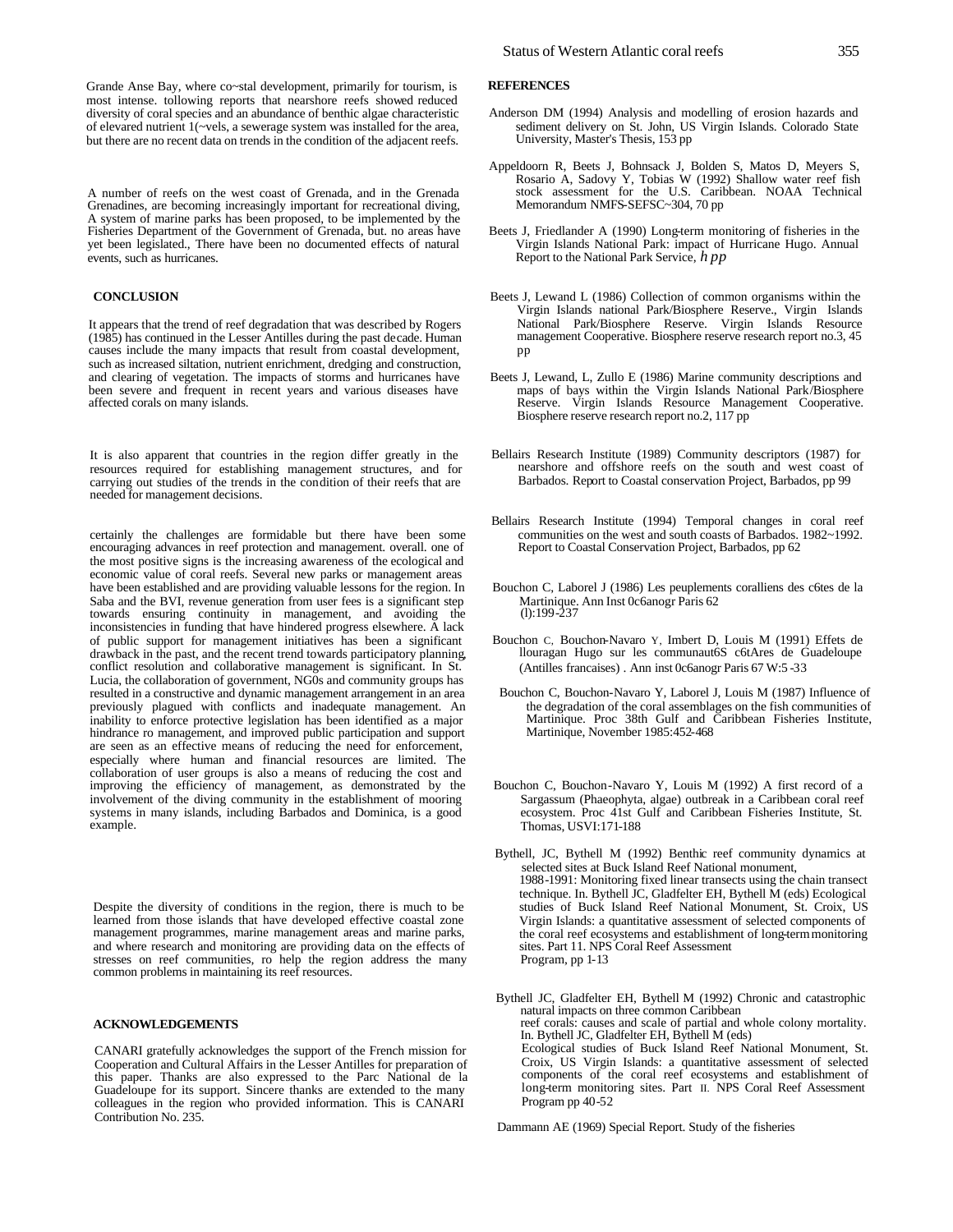356 Smith et al.<br>potential of the Virgin Islands. Virgin Islands Ecological

deGraf J, Moore D (1987) Proceedings of the Conference on Fisheries in crisis. N0AA/Caribbean Fisheries Management OAS (1989) Proposal for the development of the Pitons<br>Council/Government of the U.S. Virgin Islands, 147 pp National Park. Department of Regional Development, Council/Government of the U.S. Virgin Islands, 147 pp

Edmunds PJ (1991a) Effect of Hurricane Hugo on the primary framework of a reef along the south shore of St. John, US Virgin Islands. Mar Ecol Prog Ser 78:201-204

Edmunds PJ (1991b) Extent and effect of black band disease

Geoghegan T (1994) Financing strategies for protected areas in the insular Caribbean. Parks 4(2):28-38

Gladfelter WB (1982) white-band disease in *Acropora palmata*: implications for the structure and growth of shallow bulletin (5)2:8 water reefs. Bull Mar Sci 32:639-643

on the windward forereef, Buck Island Reef National and the design of underwater nature trails in the virgin<br>Monument: seasonal and catastrophic changes 1988~1989. Islands. NPS Report. pp 23 Monument: seasonal and catastrophic changes 1988~1989. In: Bythell JC, Gladfelter EH, Bythell M (eds) Ecological studies of Buck Island Reef National Monument, St. Croix, Rogers CS (1985) Degradation of Caribbean and western<br>US Virgin Islands: a quantitative assessment of selected Atlantic coral reefs and decline of associated fisher US Virgin Islands: a quantitative assessment of selected Atlantic coral reefs and decline of association components of the coral reef ecosystem and establishment Proc 5th Int Coral Reef Symp 6:491-496 components of the coral reef ecosystem and establishment of long term monitoring sites. Part 1. NPS Coral Reef

Heyman AM, Riegert TJ, Smith A, Shallow T, Clark JR (1988) community, and Development of the Tobago Cays National Park: project Symp 1:127-133 Development of the Tobago Cays National Park: project proposal. Government of St. Vincent and the Grenadines/

Hubbard DR (1987) A general review of sedimentation as it relates to environmental stress in the Virgin Islands Biosphere Reserve and the eastern Caribbean in general. Virgin Islands National Park and Biosphere Reserve from Virgin Islands Resource Management Cooperative. Biosphere recreational activities. Proc 6th Int Coral Reef Symp reserve research report no.2-0. NPS. pp  $42$  2:405-410

Hubbard DK, Parsons KM, Bythell JC, Walker ND (1991) The Rogers CS, Suchanek TH, Pecora FA (1982) Effects of effects of Hurricane Hugo on the reefs and associated hurricanes David and Frederic (1979) on shallow Ac environments of St. Croix, US Virgin Islands-a preliminary assessment. Journal of Coastal Research Special Issue

IRF/CCA (1991a**)** St. Kitts and Nevis country environmental Miami, pp 273-278 profile. Island Resources Foundation**,** St. Thomas, USVI

IRP/CCA (1991b) Antigua country environmental profile. management of marine and coastal resources in the Island Resources Foundation, St. Thomas, USVI and Soufriere region, St. Lucia. Soufriere Regional Dev Caribbean Conservation Association, Barbados, pp 212 Foundation, Soufriere, St. Lucia, pp 25

IRF/CCA (1991c) Dominica country environmental profile. Tomascik T, Sander F (1985) Effects of eutrophication on Island Resources Foundation, St. Thomas, USVI and reef-building corals. I Growth rate of the reef-building Caribbean Conservation Association, Barbados. pp 239

IRF/CCA (1991d) St. Vincent country environmental profile. Tomascik T, Sander F (1987a) Effects of eutrophication on Island Resources Foundation, St. Thomas, USVI and reef building corals. II Structure of scleractinian Island Resources Foundation, St. Thornas, USVI and Caribbean Conservation Association, Barbados, pp 222 coral communities on fringing reefs, Barbados, West

IRFICCA (1991e) Grenada country environmental profile. Caribbean conservation Association, Barbados, pp 276 reef~ building corals. III Reproduction of the reef

Littler MM, Littler SD, Lapointe BE (1992) Modification of eutrophication: the southwest coast of Martinique. Proc 7th Int Co ral Reef Symp, Guam, 1:335-343

potential of the Virgin Islands. Virgin Islands Ecological Nowlis JS, Roberts CM, Smith AH, Siirila E. Human-enhanced<br>Research Station, Contribution 1, 197 pp<br>Research Station, Contribution 1, 197 pp impacts of a tropical storm on nearshore coral reefs. Ambio (in press)

Organization of American States, Washington, DC, USA.

Folunin NVC, CM Roberts (1993) Greater biomass and value of target coral-reef fishes in two small -Caribbean marine reserves. Mar Ecol Prog Ser 100:167-176.

Renard Y, Koester SK (1995) Resolving conflict for integrated coastal management: the case of Soufriere, St. Lucia.<br>Caribbean park and protected area bulletin 5(2):5~7

Roberts CM and JP Hawkins (1995) Marine fisheries reserves for the Caribbean. Caribbean park and protected area

Robinson AH (1973) Natural vs. visitor-related damage to Gladfelter WB (1991) Population structure of *Acropora palmata* shallow water corals; recommendation for visitor management

Rogers CS (1992) A matter of scale: damage from Hurricane Hugo (1989) to US Virgin Islands reefs at the colony,

Organization of American States, Kingstown, St. Vincent. Rogers CS, McLain L, Tobias C (1991) Effects of Hurricane Hugo pp 62 (1989) on a coral reef in St. John. Mar Ecol Prog Ser 78:189-199

Rogers CS, McLain L, Zullo E (1988) Damage to coral reefs in

hurricanes David and Frederic (1979) on shallow *Acropora*<br>palmata reef communities. Bull Mar Sci 32:532-548

Scoffin TP (1994) History of a fringing reef on the west coast of Barbados 1974 - 1992. In: R.N. Ginsburg RN (comp) IRF (1993) Montserrat environmental profile. Island Resources Proceedings of the Colloquium, on Global Aspects of Coral Reefs: Health, Hazards and History, 1993. Rosenstiel School of Marine and Atmospheric Science, University of

> Soufriere Regional Development Foundation (1994) Soufriere Marine Management Area, agreement on the use and Soufriere region, St. Lucia. Soufriere Regional Development

and reef-building corals. I Growth rate of the reef-building coral *Montastrea annularis*. Mar Biol 87:143-155

Indies. Mar Biol 94:53-75

Tomascik T, Sander F (1987b) Effects of eutrophication on building coral Porites porites. Mar Biol 94:77-94

Wells SE (ed) (1988) Coral reefs of the world, 1. Atlantic and Eastern Pacific. IUCN and UNEP, pp 371

Wittenherg M, Hunte W (1992)Effects of eutrophication and